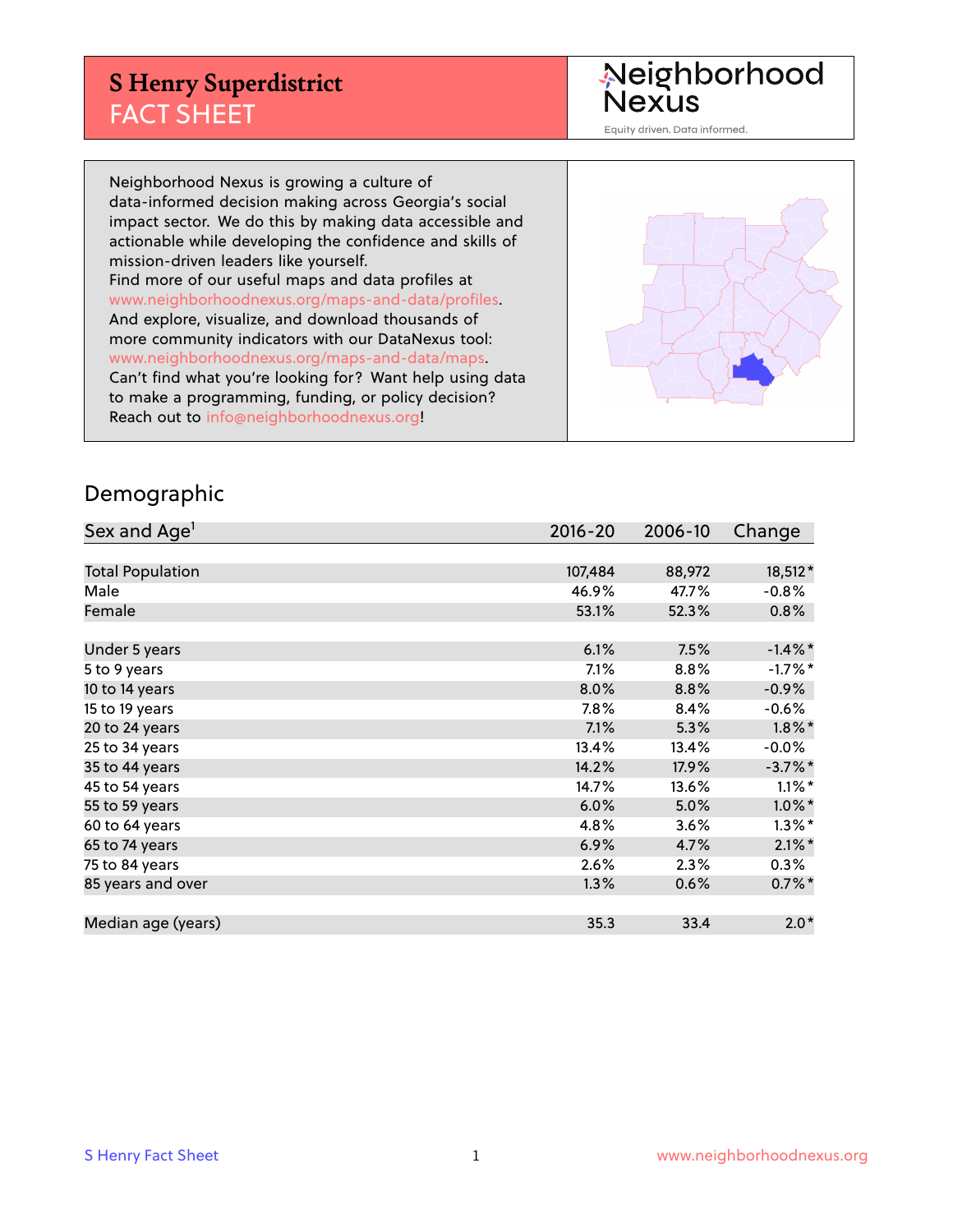# Demographic, continued...

| Race <sup>2</sup>                                            | $2016 - 20$ | 2006-10 | Change      |
|--------------------------------------------------------------|-------------|---------|-------------|
| <b>Total population</b>                                      | 107,484     | 88,972  | 18,512*     |
| One race                                                     | 96.5%       | 97.3%   | $-0.8%$     |
| White                                                        | 42.2%       | 55.9%   | $-13.8\%$ * |
| <b>Black or African American</b>                             | 49.3%       | 36.0%   | 13.3%*      |
| American Indian and Alaska Native                            | 0.0%        | 0.4%    | $-0.3%$     |
| Asian                                                        | 3.0%        | 2.3%    | 0.6%        |
| Native Hawaiian and Other Pacific Islander                   | 0.0%        | 0.1%    | $-0.1%$     |
| Some other race                                              | 2.0%        | 2.6%    | $-0.5%$     |
| Two or more races                                            | 3.5%        | 2.7%    | 0.8%        |
| Race alone or in combination with other race(s) <sup>3</sup> | $2016 - 20$ | 2006-10 | Change      |
|                                                              |             |         |             |
| Total population                                             | 107,484     | 88,972  | 18,512*     |
| White                                                        | 44.9%       | 58.0%   | $-13.1\%$ * |
| <b>Black or African American</b>                             | 51.6%       | 37.8%   | 13.8%*      |
| American Indian and Alaska Native                            | 1.0%        | 0.9%    | 0.2%        |
| Asian                                                        | 3.7%        | 2.9%    | 0.8%        |
| Native Hawaiian and Other Pacific Islander                   | 0.3%        | 0.1%    | 0.2%        |
| Some other race                                              | 2.8%        | 3.2%    | $-0.3%$     |
|                                                              |             |         |             |
| Hispanic or Latino and Race <sup>4</sup>                     | $2016 - 20$ | 2006-10 | Change      |
| <b>Total population</b>                                      | 107,484     | 88,972  | 18,512*     |
| Hispanic or Latino (of any race)                             | 7.3%        | 6.6%    | 0.6%        |
| Not Hispanic or Latino                                       | 92.7%       | 93.4%   | $-0.6%$     |
| White alone                                                  | 37.5%       | 52.8%   | $-15.3\%$ * |
| Black or African American alone                              | 48.6%       | 35.8%   | 12.8%*      |
| American Indian and Alaska Native alone                      | 0.0%        | 0.2%    | $-0.1%$     |
| Asian alone                                                  | 2.9%        | 2.3%    | 0.6%        |
| Native Hawaiian and Other Pacific Islander alone             | 0.0%        | 0.1%    | $-0.1%$     |
| Some other race alone                                        | 1.0%        | 0.2%    | $0.8\%$ *   |
| Two or more races                                            | 2.6%        | 2.0%    | 0.7%        |
|                                                              |             |         |             |
| U.S. Citizenship Status <sup>5</sup>                         | $2016 - 20$ | 2006-10 | Change      |
| Foreign-born population                                      | 8,050       | 6,532   | $1,518*$    |
| Naturalized U.S. citizen                                     | 64.9%       | 53.5%   | $11.4\%$ *  |
| Not a U.S. citizen                                           | 35.1%       | 46.5%   | $-11.4\%$ * |
|                                                              |             |         |             |
| Citizen, Voting Age Population <sup>6</sup>                  | $2016 - 20$ | 2006-10 | Change      |
| Citizen, 18 and over population                              | 76,798      | 58,897  | 17,901*     |
| Male                                                         | 46.4%       | 46.3%   | 0.1%        |
| Female                                                       | 53.6%       | 53.7%   | $-0.1%$     |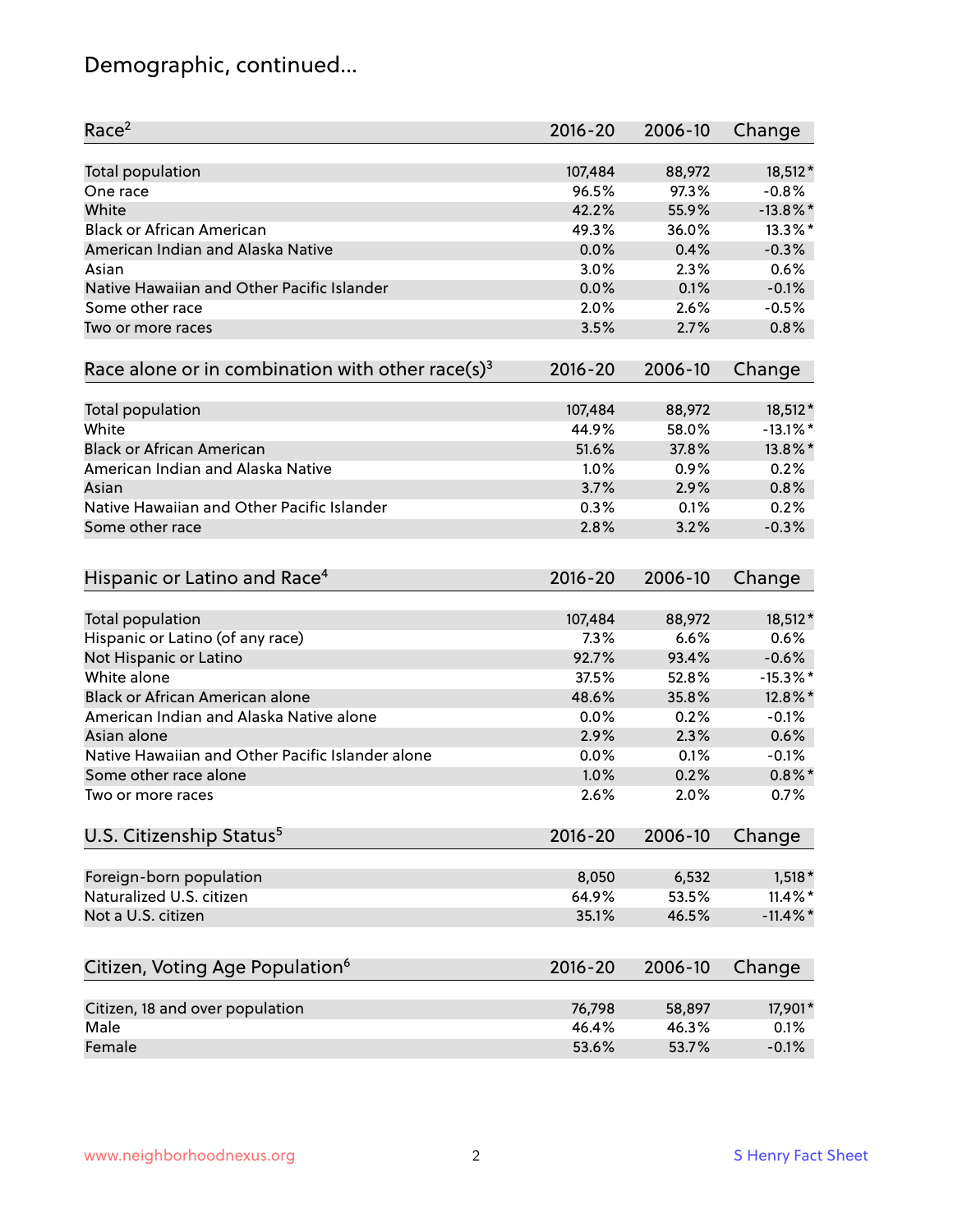#### Economic

| Income <sup>7</sup>                                 | $2016 - 20$ | 2006-10 | Change     |
|-----------------------------------------------------|-------------|---------|------------|
|                                                     |             |         |            |
| All households                                      | 35,458      | 30,150  | 5,308*     |
| Less than \$10,000                                  | 3.6%        | 5.4%    | $-1.8%$ *  |
| \$10,000 to \$14,999                                | 2.9%        | 3.0%    | $-0.1%$    |
| \$15,000 to \$24,999                                | 6.0%        | 6.7%    | $-0.7%$    |
| \$25,000 to \$34,999                                | 7.5%        | 7.7%    | $-0.2%$    |
| \$35,000 to \$49,999                                | 12.6%       | 14.9%   | $-2.2%$    |
| \$50,000 to \$74,999                                | 21.3%       | 24.2%   | $-2.9\%$ * |
| \$75,000 to \$99,999                                | 15.8%       | 17.2%   | $-1.4%$    |
| \$100,000 to \$149,999                              | 18.2%       | 14.7%   | $3.5%$ *   |
| \$150,000 to \$199,999                              | 6.7%        | 3.6%    | $3.1\%$ *  |
| \$200,000 or more                                   | 5.3%        | 2.6%    | $2.6\%$ *  |
| Median household income (dollars)                   | 70,754      | 62,840  | 7,914*     |
| Mean household income (dollars)                     | 86,708      | 71,777  | 14,931*    |
| With earnings                                       | 85.9%       | 87.1%   | $-1.2%$    |
| Mean earnings (dollars)                             | 83,487      | 70,898  | 12,589*    |
| <b>With Social Security</b>                         | 26.2%       | 21.0%   | $5.2\%$ *  |
| Mean Social Security income (dollars)               | 19,729      | 15,370  | 4,359*     |
| With retirement income                              | 20.8%       | 18.2%   | $2.5%$ *   |
| Mean retirement income (dollars)                    | 28,665      | 21,249  | 7,416 *    |
| With Supplemental Security Income                   | 4.9%        | 2.7%    | $2.2\%$ *  |
| Mean Supplemental Security Income (dollars)         | 7,957       | 9,221   | $-1,265$   |
| With cash public assistance income                  | 0.7%        | 1.3%    | $-0.6%$    |
| Mean cash public assistance income (dollars)        | $\mathbf 0$ | 2,591   | $-2,591$   |
| With Food Stamp/SNAP benefits in the past 12 months | 10.2%       | 7.4%    | $2.8\%$ *  |
|                                                     |             |         |            |
| Families                                            | 26,772      | 22,619  | $4,153*$   |
| Less than \$10,000                                  | 2.5%        | 3.6%    | $-1.1%$    |
| \$10,000 to \$14,999                                | 2.0%        | 1.9%    | 0.1%       |
| \$15,000 to \$24,999                                | 5.0%        | 5.5%    | $-0.5%$    |
| \$25,000 to \$34,999                                | 6.8%        | 7.0%    | $-0.2%$    |
| \$35,000 to \$49,999                                | 10.2%       | 13.6%   | $-3.3\%$ * |
| \$50,000 to \$74,999                                | 21.7%       | 24.1%   | $-2.4%$    |
| \$75,000 to \$99,999                                | 17.6%       | 20.2%   | $-2.6\%$ * |
| \$100,000 to \$149,999                              | 20.1%       | 17.3%   | $2.8\%$ *  |
| \$150,000 to \$199,999                              | 8.1%        | 3.9%    | 4.3%*      |
| \$200,000 or more                                   | 5.9%        | 2.9%    | $3.0\%$ *  |
| Median family income (dollars)                      | 77,345      | 69,212  | 8,133*     |
| Mean family income (dollars)                        | 93,945      | 77,298  | 16,647*    |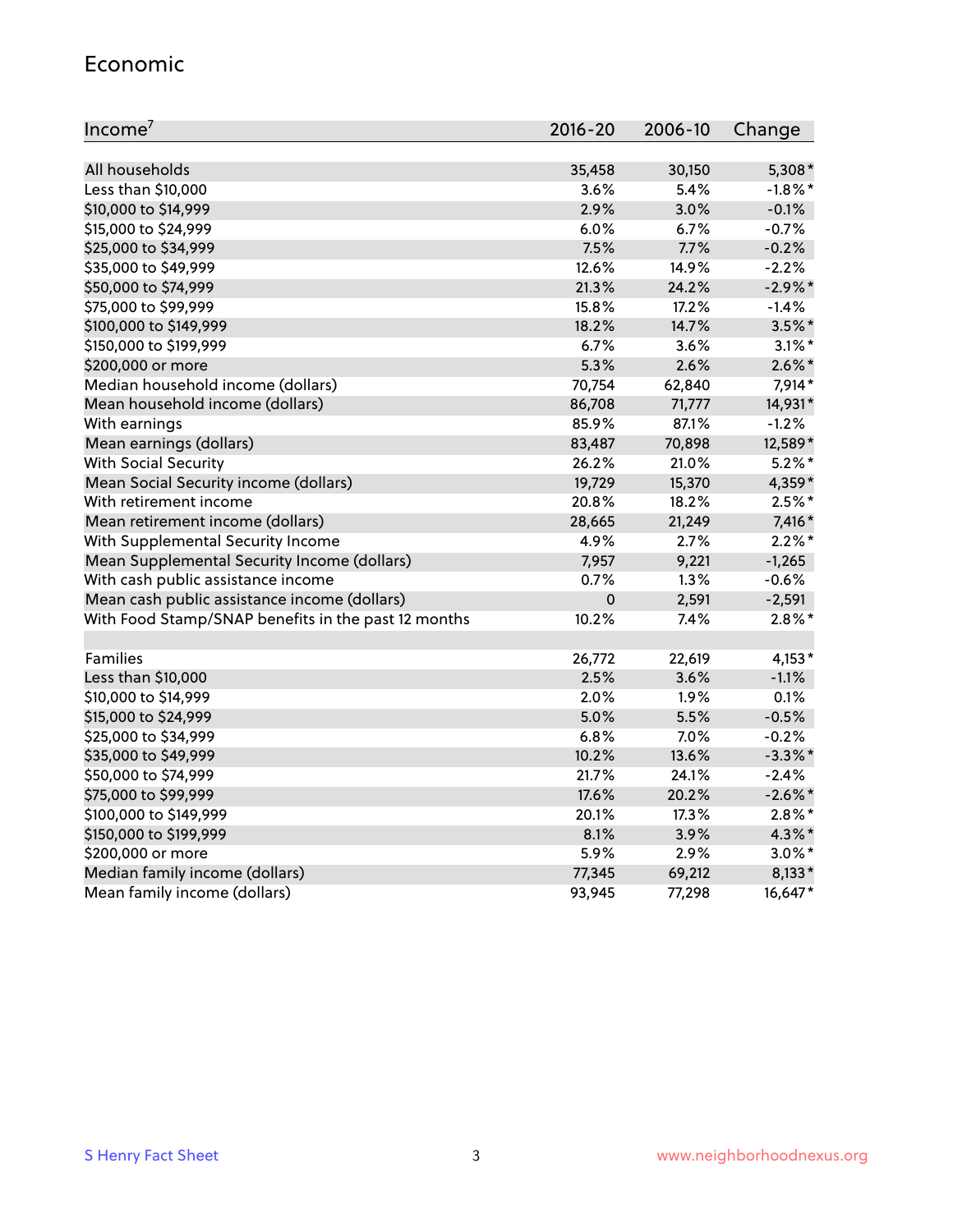#### Economic, continued...

| Income, continued <sup>8</sup>                                        | $2016 - 20$ | 2006-10 | Change    |
|-----------------------------------------------------------------------|-------------|---------|-----------|
|                                                                       |             |         |           |
| Nonfamily households                                                  | 8,686       | 7,531   | $1,155*$  |
| Median nonfamily income (dollars)                                     | 43,137      | 42,121  | 1,016     |
| Mean nonfamily income (dollars)                                       | 55,138      | 52,210  | 2,928     |
| Median earnings for workers (dollars)                                 | 37,060      | 34,189  | $2,871*$  |
| Median earnings for male full-time, year-round workers<br>(dollars)   | 51,700      | 49,118  | 2,582*    |
| Median earnings for female full-time, year-round workers<br>(dollars) | 43,728      | 39,093  | $4,634*$  |
| Per capita income (dollars)                                           | 29,448      | 24,887  | 4,561*    |
| Families and People Below Poverty Level <sup>9</sup>                  | $2016 - 20$ | 2006-10 | Change    |
|                                                                       |             |         |           |
| <b>All families</b>                                                   | 9.5%        | 7.4%    | $2.1\%$ * |
| With related children under 18 years                                  | 12.1%       | 10.9%   | 1.2%      |
| With related children under 5 years only                              | 18.2%       | 9.7%    | 8.5%      |
| Married couple families                                               | 5.3%        | 2.7%    | $2.6\%$ * |
| With related children under 18 years                                  | 7.8%        | 3.5%    | $4.2\%$   |
| With related children under 5 years only                              | 3.1%        | 0.4%    | 2.7%      |
| Families with female householder, no husband present                  | 15.8%       | 23.4%   | $-7.6%$ * |
| With related children under 18 years                                  | 21.1%       | 31.0%   | $-9.9%$ * |
| With related children under 5 years only                              | 58.5%       | 47.5%   | 11.1%     |
| All people                                                            | 11.5%       | 10.2%   | 1.3%      |
| Under 18 years                                                        | 15.7%       | 15.3%   | 0.4%      |
| Related children under 18 years                                       | 15.3%       | 14.8%   | 0.4%      |
| Related children under 5 years                                        | 21.8%       | 12.7%   | 9.2%      |
| Related children 5 to 17 years                                        | 13.3%       | 15.5%   | $-2.2%$   |
| 18 years and over                                                     | 10.0%       | 7.9%    | 2.0%      |
| 18 to 64 years                                                        | 10.4%       | 8.1%    | $2.3\%$ * |
| 65 years and over                                                     | 7.4%        | 6.4%    | 1.0%      |
| People in families                                                    | 10.1%       | 8.6%    | 1.5%      |
| Unrelated individuals 15 years and over                               | 21.0%       | 21.6%   | $-0.6%$   |
|                                                                       |             |         |           |
| Non-Hispanic white people                                             | 10.0%       | 5.5%    | 4.5%*     |
| Black or African-American people                                      | 11.6%       | 14.8%   | $-3.2%$   |
| Asian people                                                          | 11.4%       | 6.5%    | 4.9%      |
| Hispanic or Latino people                                             | 22.9%       | 24.2%   | $-1.3%$   |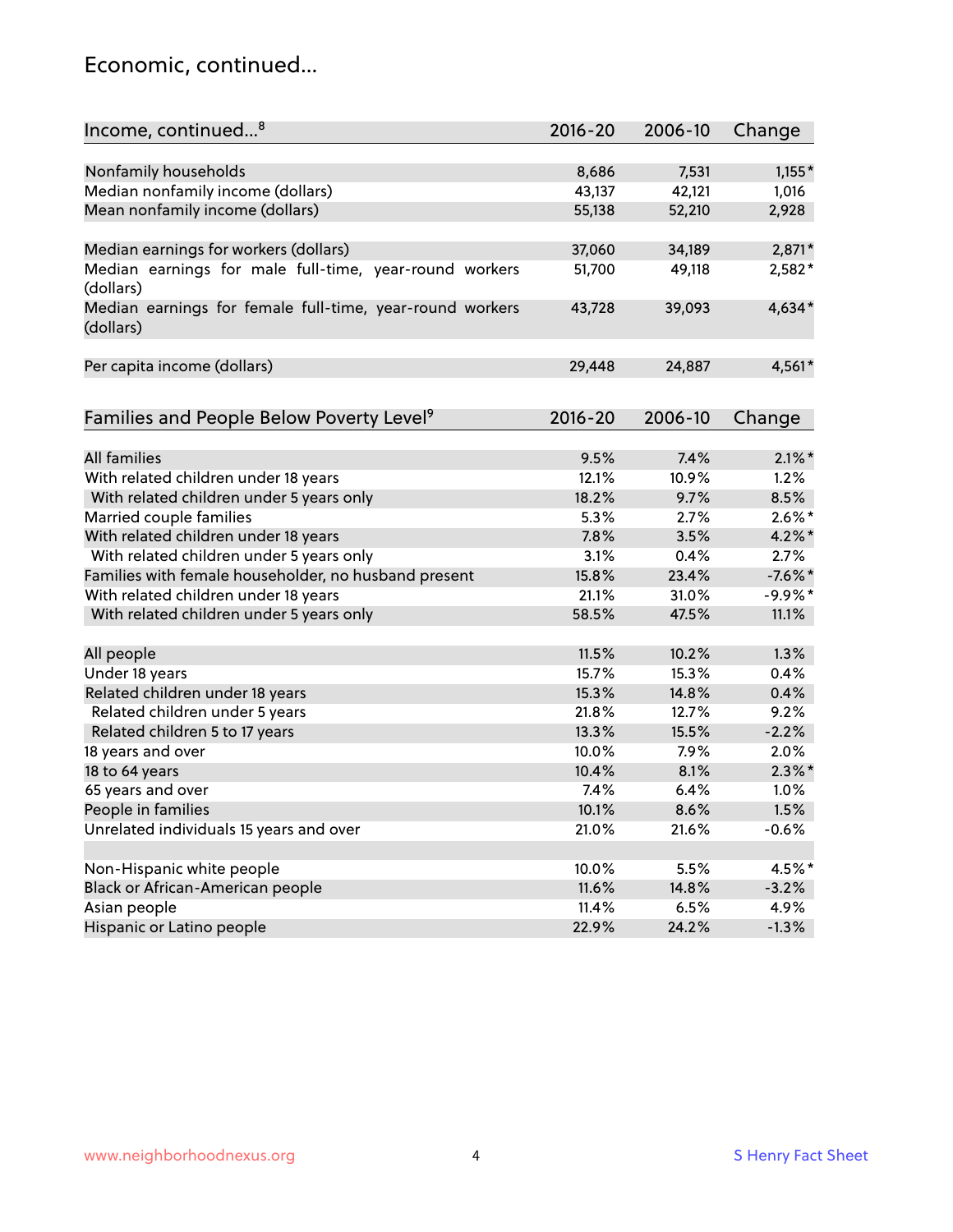## Employment

| Employment Status <sup>10</sup>                                        | $2016 - 20$ | 2006-10 | Change     |
|------------------------------------------------------------------------|-------------|---------|------------|
|                                                                        |             |         |            |
| Population 16 years and over                                           | 83,302      | 64,635  | 18,667*    |
| In labor force                                                         | 66.4%       | 70.6%   | $-4.2\%$ * |
| Civilian labor force                                                   | 66.2%       | 70.0%   | $-3.8\%$ * |
| Employed                                                               | 62.3%       | 63.2%   | $-1.0%$    |
| Unemployed                                                             | 3.9%        | 6.7%    | $-2.8%$    |
| <b>Armed Forces</b>                                                    | 0.2%        | 0.6%    | $-0.4%$    |
| Not in labor force                                                     | 33.6%       | 29.4%   | $4.2\%$ *  |
| Civilian labor force                                                   | 55,136      | 45,242  | 9,894*     |
| <b>Unemployment Rate</b>                                               | 5.9%        | 9.6%    | $-3.7%$    |
|                                                                        |             |         |            |
| Females 16 years and over                                              | 44,844      | 34,725  | 10,119*    |
| In labor force                                                         | 62.5%       | 66.3%   | $-3.8%$    |
| Civilian labor force                                                   | 62.5%       | 66.0%   | $-3.6%$    |
| Employed                                                               | 59.3%       | 59.5%   | $-0.2%$    |
| Own children of the householder under 6 years                          | 7,669       | 7,816   | $-147$     |
| All parents in family in labor force                                   | 71.2%       | 69.2%   | 2.0%       |
|                                                                        |             |         |            |
| Own children of the householder 6 to 17 years                          | 19,485      | 18,060  | $1,425*$   |
| All parents in family in labor force                                   | 76.2%       | 77.3%   | $-1.0%$    |
|                                                                        |             |         |            |
| Industry <sup>11</sup>                                                 | $2016 - 20$ | 2006-10 | Change     |
| Civilian employed population 16 years and over                         | 51,866      | 40,881  | 10,985*    |
|                                                                        | 0.4%        | 0.2%    | 0.2%       |
| Agriculture, forestry, fishing and hunting, and mining<br>Construction | 4.2%        | 5.8%    | $-1.6\%$ * |
| Manufacturing                                                          | 7.6%        | 7.4%    | 0.2%       |
| Wholesale trade                                                        | 3.4%        | 3.6%    | $-0.2%$    |
| Retail trade                                                           | 11.5%       | 10.3%   | 1.2%       |
| Transportation and warehousing, and utilities                          | 15.3%       | 13.1%   | $2.2\%$ *  |
| Information                                                            | 1.6%        | 2.0%    | $-0.5%$    |
| Finance and insurance, and real estate and rental and leasing          | 4.8%        | 6.8%    | $-2.0\%$ * |
| Professional, scientific, and management, and administrative           | $8.0\%$     | 9.2%    | $-1.2%$    |
| and waste management services                                          |             |         |            |
| Educational services, and health care and social assistance            | 21.7%       | 19.8%   | $1.9\%$ *  |
| Arts, entertainment, and recreation, and accommodation and             | 8.6%        | 7.3%    | 1.3%       |
| food services                                                          |             |         |            |
| Other services, except public administration                           | 5.1%        | 5.0%    | 0.1%       |
| Public administration                                                  | 7.9%        | 9.6%    | $-1.7%$ *  |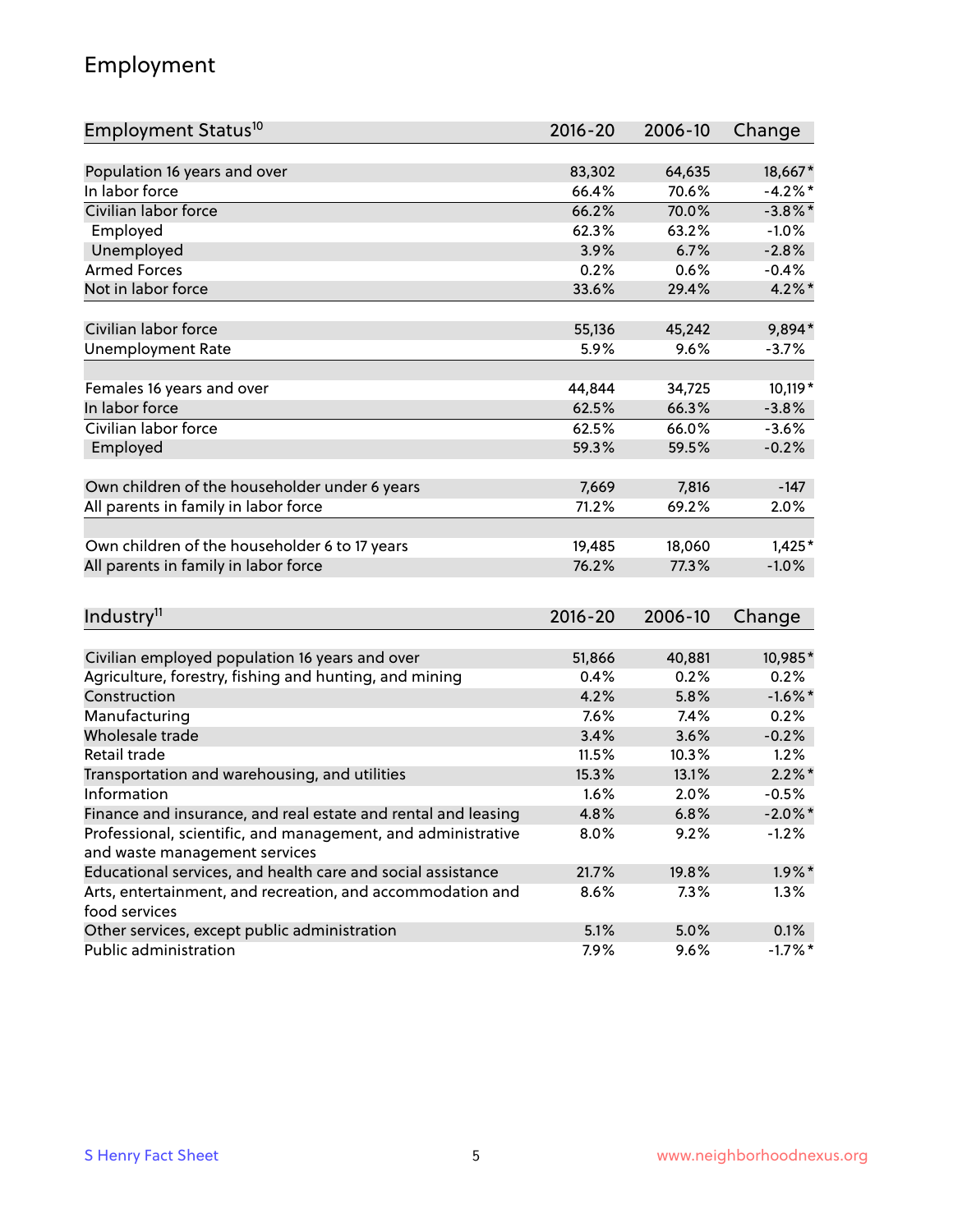# Employment, continued...

| Occupation <sup>12</sup>                                                    | $2016 - 20$ | 2006-10         | Change            |
|-----------------------------------------------------------------------------|-------------|-----------------|-------------------|
| Civilian employed population 16 years and over                              | 51,866      | 40,881          | 10,985*           |
| Management, business, science, and arts occupations                         | 34.7%       | 32.8%           | $1.9\%$ *         |
| Service occupations                                                         | 15.1%       | 16.9%           | $-1.8%$           |
| Sales and office occupations                                                | 25.2%       | 29.0%           | $-3.9%$ *         |
|                                                                             |             |                 | $-0.3%$           |
| Natural<br>and<br>resources,<br>construction,<br>maintenance<br>occupations | 8.0%        | 8.3%            |                   |
| Production, transportation, and material moving occupations                 | 17.0%       | 12.9%           | $4.1\%$ *         |
| Class of Worker <sup>13</sup>                                               | $2016 - 20$ | 2006-10         | Change            |
| Civilian employed population 16 years and over                              | 51,866      | 40,881          | 10,985*           |
| Private wage and salary workers                                             | 77.2%       | 75.8%           | 1.4%              |
| Government workers                                                          | 17.6%       | 20.5%           | $-2.9%$ *         |
|                                                                             |             |                 | $1.3\%$ *         |
| Self-employed in own not incorporated business workers                      | 4.9%        | 3.5%            |                   |
| Unpaid family workers                                                       | 0.3%        | 0.1%            | 0.2%              |
| Job Flows <sup>14</sup>                                                     | 2019        | 2010            | Change            |
|                                                                             |             |                 |                   |
| Total Jobs in district                                                      | 42,123      | 30,869          | 11,254            |
| Held by residents of district                                               | 18.7%       | 20.4%           | $-1.7%$           |
| Held by non-residents of district                                           | 81.3%       | 79.6%           | 1.7%              |
| Jobs by Industry Sector <sup>15</sup>                                       | 2019        | 2010            | Change            |
|                                                                             |             |                 |                   |
| Total Jobs in district                                                      | 42,123      | 30,869          | 11,254            |
| Goods Producing sectors                                                     | 9.3%        | 9.7%            | $-0.4%$           |
| Trade, Transportation, and Utilities sectors                                | 37.2%       | 28.9%           | 8.3%              |
| All Other Services sectors                                                  | 53.6%       | 61.4%           | $-7.9%$           |
| Total Jobs in district held by district residents                           | 7,890       | 6,302           | 1,588             |
| <b>Goods Producing sectors</b>                                              | 10.4%       | 10.0%           | 0.4%              |
| Trade, Transportation, and Utilities sectors                                | 26.4%       | 17.3%           | 9.1%              |
| All Other Services sectors                                                  | 63.2%       | 72.7%           | $-9.5%$           |
|                                                                             |             |                 |                   |
| Jobs by Earnings <sup>16</sup>                                              | 2019        | 2010            | Change            |
|                                                                             |             |                 |                   |
| Total Jobs in district                                                      | 42,123      | 30,869<br>32.3% | 11,254<br>$-3.3%$ |
| Jobs with earnings \$1250/month or less                                     | 29.1%       |                 |                   |
| Jobs with earnings \$1251/month to \$3333/month                             | 38.6%       | 40.3%           | $-1.7%$           |
| Jobs with earnings greater than \$3333/month                                | 32.4%       | 27.4%           | 5.0%              |
| Total Jobs in district held by district residents                           | 7,890       | 6,302           | 1,588             |
| Jobs with earnings \$1250/month or less                                     | 29.7%       | 33.5%           | $-3.8%$           |
| Jobs with earnings \$1251/month to \$3333/month                             | 38.2%       | 38.5%           | $-0.3%$           |
| Jobs with earnings greater than \$3333/month                                | 32.1%       | 28.0%           | 4.1%              |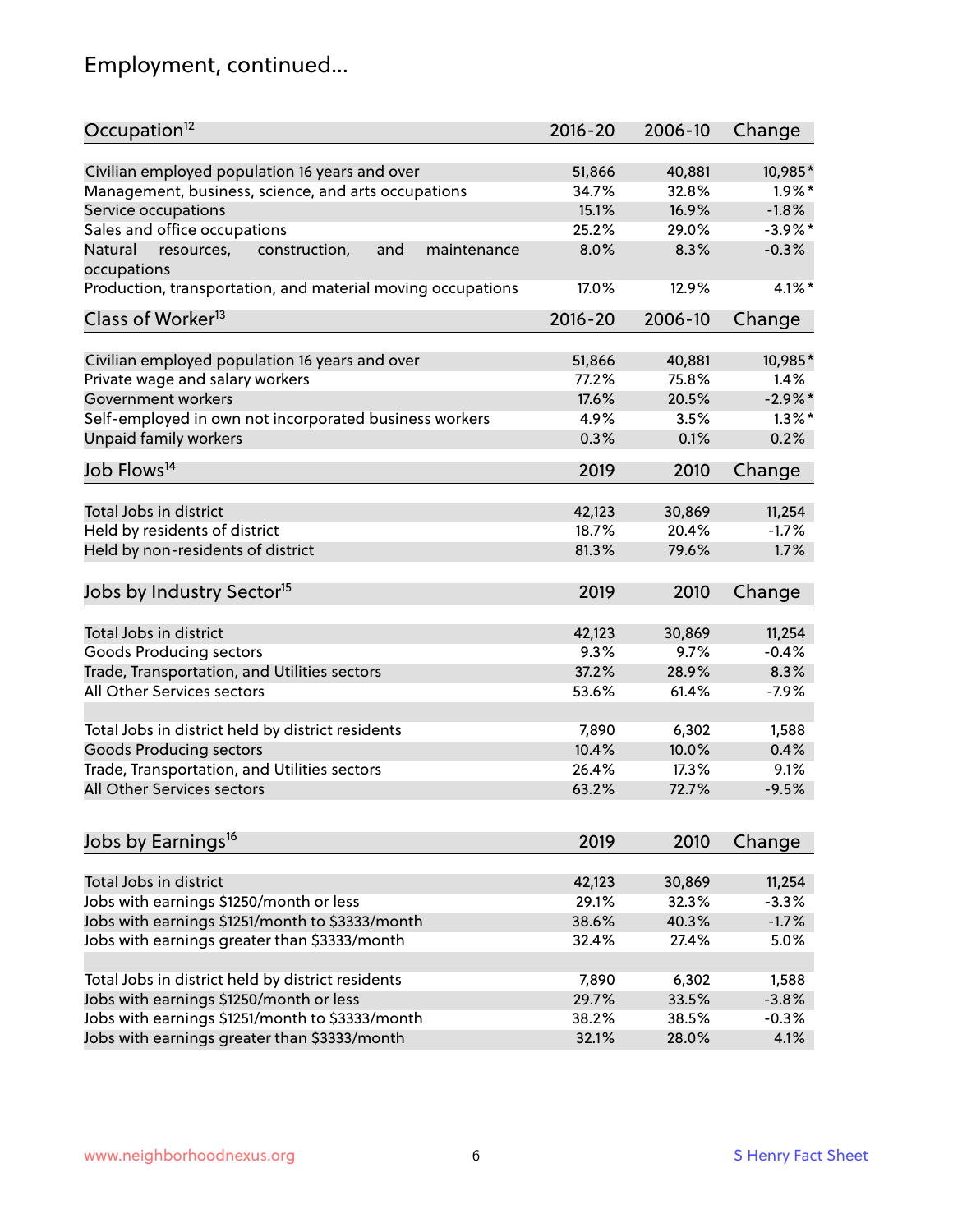# Employment, continued...

| Change  |
|---------|
|         |
| 11,254  |
| 2.3%    |
| $-5.7%$ |
| 3.4%    |
|         |
| 1,588   |
| 4.3%    |
| $-7.3%$ |
| 3.0%    |
|         |

#### Education

| School Enrollment <sup>18</sup>                | $2016 - 20$ | 2006-10 | Change     |
|------------------------------------------------|-------------|---------|------------|
|                                                |             |         |            |
| Population 3 years and over enrolled in school | 31,319      | 27,998  | $3,321*$   |
| Nursery school, preschool                      | $5.6\%$     | 6.0%    | $-0.4%$    |
| Kindergarten                                   | 4.3%        | 5.7%    | $-1.4%$    |
| Elementary school (grades 1-8)                 | 42.4%       | 47.1%   | $-4.7%$ *  |
| High school (grades 9-12)                      | 23.7%       | 22.8%   | 0.9%       |
| College or graduate school                     | 24.0%       | 18.5%   | $5.6\%$ *  |
| Educational Attainment <sup>19</sup>           | $2016 - 20$ | 2006-10 | Change     |
|                                                |             |         |            |
| Population 25 years and over                   | 68,690      | 54,403  | 14,287*    |
| Less than 9th grade                            | 1.6%        | 2.5%    | $-1.0%$    |
| 9th to 12th grade, no diploma                  | 6.2%        | 7.8%    | $-1.6\%$ * |
| High school graduate (includes equivalency)    | 31.7%       | 33.2%   | $-1.5%$    |
| Some college, no degree                        | 22.7%       | 23.9%   | $-1.2%$    |
| Associate's degree                             | 9.8%        | 8.6%    | $1.2\%$ *  |
| Bachelor's degree                              | 17.7%       | 16.0%   | $1.8\%$ *  |
| Graduate or professional degree                | 10.4%       | 8.0%    | $2.3\%$ *  |
|                                                |             |         |            |
| Percent high school graduate or higher         | 92.3%       | 89.7%   | $2.6\%$    |
| Percent bachelor's degree or higher            | 28.1%       | 24.0%   | $4.1\%$ *  |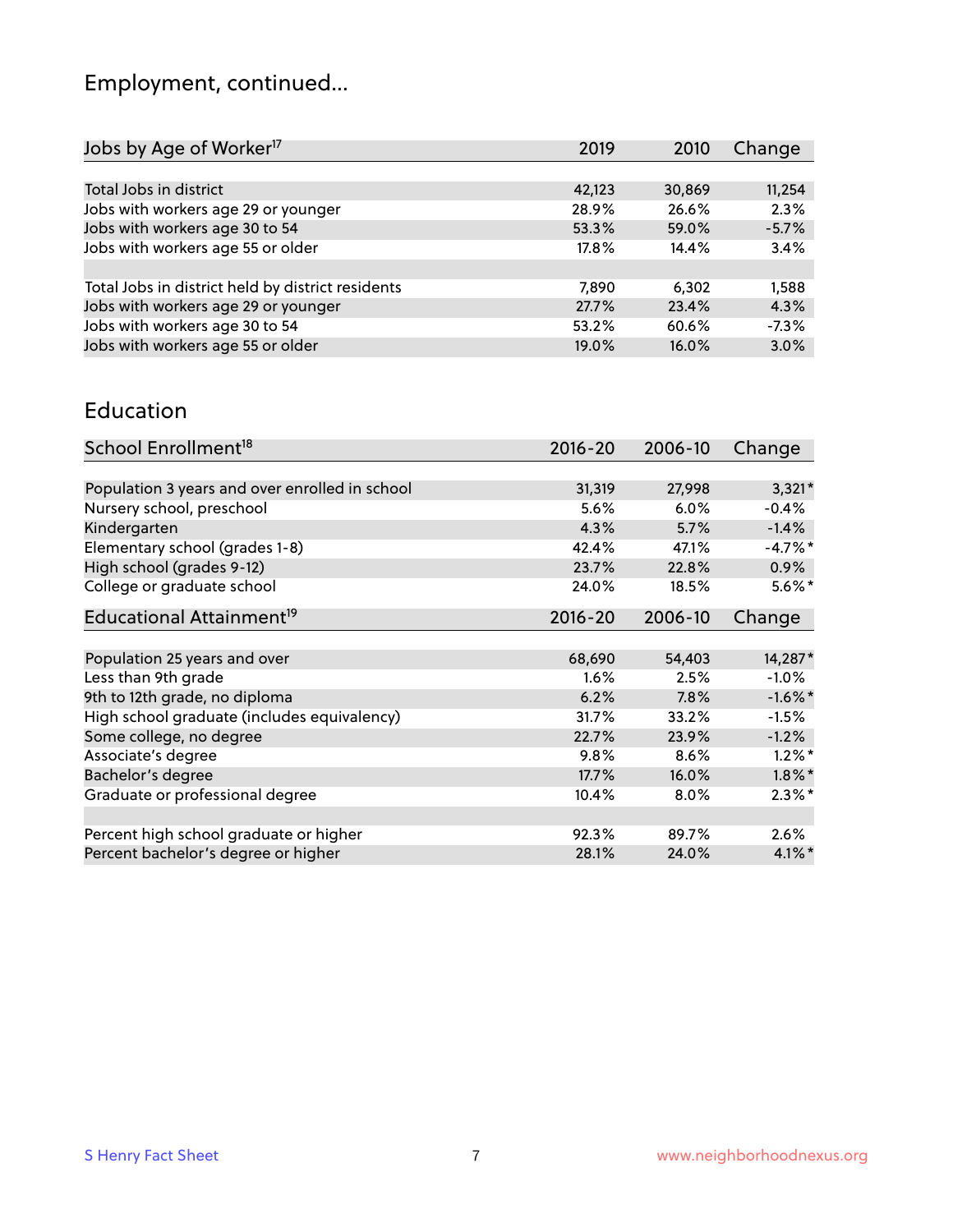## Housing

| Households by Type <sup>20</sup>                     | 2016-20     | 2006-10 | Change     |
|------------------------------------------------------|-------------|---------|------------|
|                                                      |             |         |            |
| <b>Total households</b>                              | 35,458      | 30,150  | $5,308*$   |
| Family households (families)                         | 75.5%       | 75.0%   | 0.5%       |
| With own children under 18 years                     | 35.5%       | 42.2%   | $-6.8\%$ * |
| Married-couple family                                | 52.5%       | 55.2%   | $-2.7%$    |
| With own children of the householder under 18 years  | 23.0%       | 29.3%   | $-6.3\%$ * |
| Male householder, no wife present, family            | 5.1%        | 3.3%    | $1.8\%$ *  |
| With own children of the householder under 18 years  | 2.5%        | 2.0%    | 0.5%       |
| Female householder, no husband present, family       | 17.9%       | 16.5%   | 1.4%       |
| With own children of the householder under 18 years  | 9.9%        | 10.9%   | $-1.0%$    |
| Nonfamily households                                 | 24.5%       | 25.0%   | $-0.5%$    |
| Householder living alone                             | 21.3%       | 20.5%   | 0.8%       |
| 65 years and over                                    | 7.4%        | 4.7%    | $2.8\%$ *  |
|                                                      |             |         |            |
| Households with one or more people under 18 years    | 40.0%       | 46.0%   | $-6.0\%$ * |
| Households with one or more people 65 years and over | 23.7%       | 16.1%   | $7.6\%$ *  |
|                                                      |             |         |            |
| Average household size                               | 3.00        | 2.92    | $0.08*$    |
| Average family size                                  | 3.47        | 3.41    | 0.06       |
|                                                      |             |         |            |
| Housing Occupancy <sup>21</sup>                      | $2016 - 20$ | 2006-10 | Change     |
| Total housing units                                  | 38,176      | 33,554  | $4,622*$   |
| Occupied housing units                               | 92.9%       | 89.9%   | $3.0\%$ *  |
| Vacant housing units                                 | 7.1%        | 10.1%   | $-3.0\%$ * |
|                                                      |             |         |            |
| Homeowner vacancy rate                               | 1.5         | 4.4     | $-2.9*$    |
| Rental vacancy rate                                  | 7.2         | 10.6    | $-3.4$     |
|                                                      |             |         |            |
| Units in Structure <sup>22</sup>                     | 2016-20     | 2006-10 | Change     |
|                                                      |             |         |            |
| Total housing units                                  | 38,176      | 33,554  | $4,622*$   |
| 1-unit, detached                                     | 80.5%       | 80.3%   | 0.3%       |
| 1-unit, attached                                     | 2.7%        | 3.1%    | $-0.4%$    |
| 2 units                                              | 1.0%        | 1.1%    | $-0.1%$    |
| 3 or 4 units                                         | 1.8%        | 1.3%    | 0.5%       |
| 5 to 9 units                                         | 3.1%        | 3.8%    | $-0.6%$    |
| 10 to 19 units                                       | 2.8%        | 2.5%    | 0.2%       |
| 20 or more units                                     | 5.1%        | 4.0%    | 1.1%       |
| Mobile home                                          | 3.0%        | 3.9%    | $-1.0\%$   |
| Boat, RV, van, etc.                                  | 0.0%        | $0.0\%$ | 0.0%       |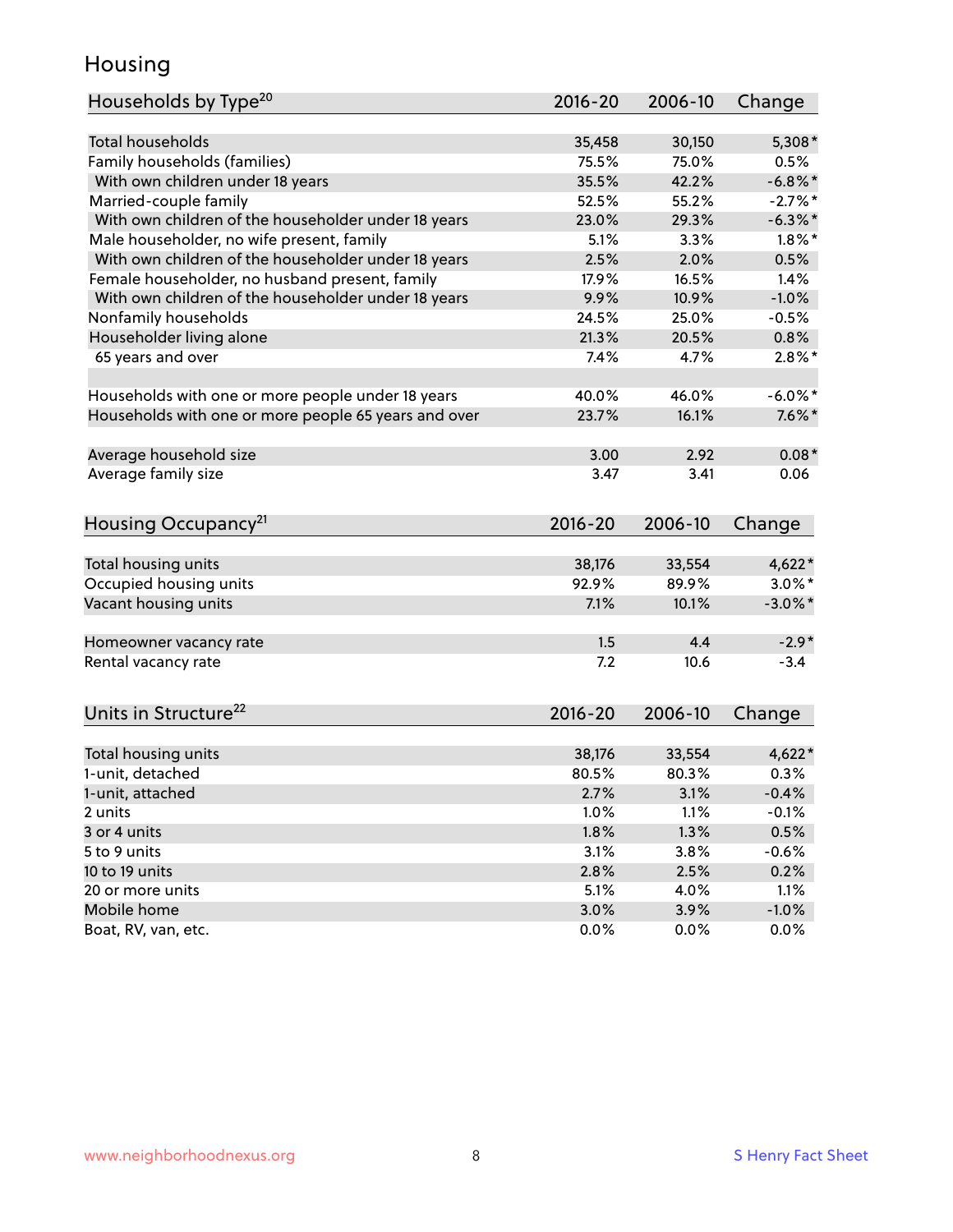## Housing, Continued...

| Year Structure Built <sup>23</sup>             | 2016-20     | 2006-10 | Change     |
|------------------------------------------------|-------------|---------|------------|
| Total housing units                            | 38,176      | 33,554  | $4,622*$   |
| Built 2014 or later                            | 7.4%        | (X)     | (X)        |
| Built 2010 to 2013                             | 6.2%        | (X)     | (X)        |
| Built 2000 to 2009                             | 42.6%       | 50.1%   | $-7.5%$ *  |
| Built 1990 to 1999                             | 23.9%       | 28.6%   | $-4.7%$    |
| Built 1980 to 1989                             | 8.7%        | 10.1%   | $-1.4%$    |
| Built 1970 to 1979                             | 4.1%        | 4.4%    | $-0.3%$    |
| Built 1960 to 1969                             | 3.5%        | 3.0%    | 0.5%       |
| Built 1950 to 1959                             | 1.2%        | 1.5%    | $-0.3%$    |
| Built 1940 to 1949                             | 0.7%        | 0.4%    | 0.3%       |
| Built 1939 or earlier                          | 1.6%        | 1.9%    | $-0.3%$    |
|                                                |             |         |            |
| Housing Tenure <sup>24</sup>                   | $2016 - 20$ | 2006-10 | Change     |
| Occupied housing units                         | 35,458      | 30,150  | 5,308*     |
| Owner-occupied                                 | 69.9%       | 78.5%   | $-8.6\%$ * |
| Renter-occupied                                | 30.1%       | 21.5%   | $8.6\% *$  |
|                                                |             |         |            |
| Average household size of owner-occupied unit  | 3.09        | 2.94    | $0.16*$    |
| Average household size of renter-occupied unit | 2.80        | 2.87    | $-0.07$    |
| Residence 1 Year Ago <sup>25</sup>             | $2016 - 20$ | 2006-10 | Change     |
|                                                |             |         |            |
| Population 1 year and over                     | 106,301     | 87,841  | 18,460*    |
| Same house                                     | 85.0%       | 78.2%   | $6.8\%$ *  |
| Different house in the U.S.                    | 14.5%       | 21.4%   | $-6.9\%$ * |
| Same county                                    | 6.8%        | 8.1%    | $-1.3%$    |
| Different county                               | 7.7%        | 13.3%   | $-5.6\%$ * |
| Same state                                     | 4.9%        | 8.6%    | $-3.6\%$ * |
| Different state                                | 2.7%        | 4.7%    | $-2.0\%$ * |
| Abroad                                         | 0.5%        | 0.3%    | 0.2%       |
| Value of Housing Unit <sup>26</sup>            | $2016 - 20$ | 2006-10 | Change     |
| Owner-occupied units                           | 24,777      | 23,668  | $1,109*$   |
| Less than \$50,000                             | 3.9%        | 3.9%    | 0.0%       |
| \$50,000 to \$99,999                           | 5.3%        | 8.1%    | $-2.8%$    |
| \$100,000 to \$149,999                         | 17.4%       | 25.8%   | $-8.4\%$ * |
| \$150,000 to \$199,999                         | 31.8%       | 29.7%   | 2.0%       |
| \$200,000 to \$299,999                         | 23.4%       | 21.6%   | 1.8%       |
|                                                | 14.2%       | 7.0%    | $7.2\%$ *  |
| \$300,000 to \$499,999                         |             |         |            |
| \$500,000 to \$999,999                         | 3.7%        | 3.5%    | 0.1%       |
| \$1,000,000 or more                            | 0.3%        | 0.3%    | 0.0%       |
| Median (dollars)                               | 185,146     | 168,034 | $17,112*$  |
| Mortgage Status <sup>27</sup>                  | $2016 - 20$ | 2006-10 | Change     |
| Owner-occupied units                           | 24,777      | 23,668  | $1,109*$   |
| Housing units with a mortgage                  | 76.4%       | 83.6%   | $-7.1\%$ * |
| Housing units without a mortgage               | 23.6%       | 16.4%   | $7.1\%$ *  |
|                                                |             |         |            |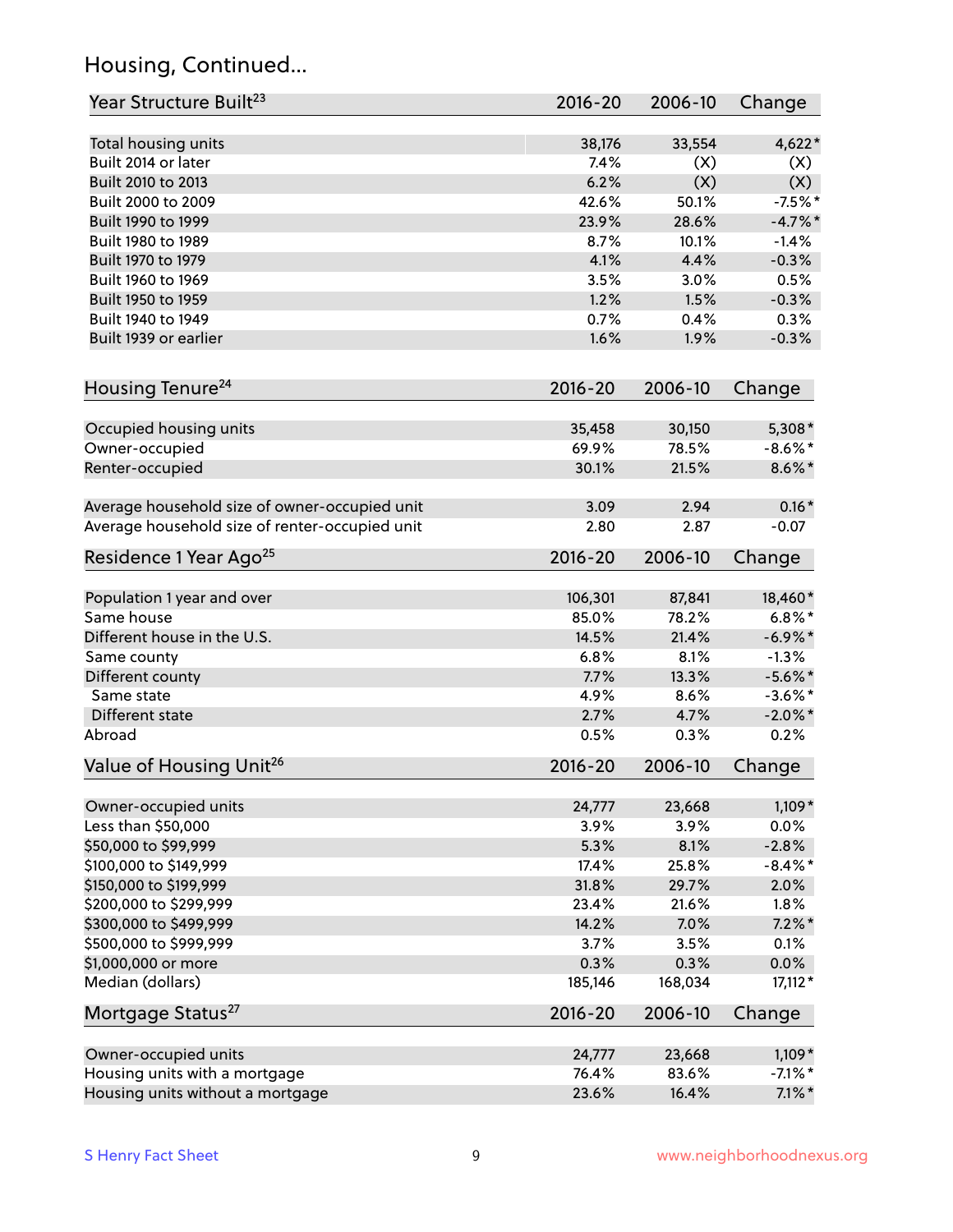## Housing, Continued...

| Selected Monthly Owner Costs <sup>28</sup>                                            | 2016-20 | 2006-10 | Change     |
|---------------------------------------------------------------------------------------|---------|---------|------------|
| Housing units with a mortgage                                                         | 18,940  | 19,777  | $-837$     |
| Less than \$300                                                                       | 0.1%    | 0.2%    | $-0.1%$    |
| \$300 to \$499                                                                        | 0.2%    | 1.1%    | $-1.0%$    |
| \$500 to \$999                                                                        | 11.9%   | 11.7%   | 0.2%       |
| \$1,000 to \$1,499                                                                    | 42.5%   | 38.3%   | $4.1\%$ *  |
| \$1,500 to \$1,999                                                                    | 27.8%   | 29.3%   | $-1.5%$    |
| \$2,000 to \$2,999                                                                    | 11.9%   | 13.8%   | $-1.9%$    |
| \$3,000 or more                                                                       | 5.7%    | 5.5%    | 0.2%       |
| Median (dollars)                                                                      | 1,454   | 1,484   | $-29*$     |
| Housing units without a mortgage                                                      | 5,837   | 3,891   | 1,946*     |
| Less than \$150                                                                       | 1.5%    | 0.9%    | 0.7%       |
| \$150 to \$249                                                                        | 8.5%    | 9.2%    | $-0.7%$    |
| \$250 to \$349                                                                        | 17.0%   | 26.1%   | $-9.1%$    |
| \$350 to \$499                                                                        | 28.9%   | 29.3%   | $-0.5%$    |
| \$500 to \$699                                                                        | 30.2%   | 25.5%   | 4.7%       |
| \$700 or more                                                                         | 14.0%   | 9.0%    | 5.0%       |
| Median (dollars)                                                                      | 471     | 411     | $60*$      |
| Selected Monthly Owner Costs as a Percentage of<br>Household Income <sup>29</sup>     |         |         | Change     |
| Housing units with a mortgage (excluding units where<br>SMOCAPI cannot be computed)   | 18,887  | 19,684  | $-797$     |
| Less than 20.0 percent                                                                | 43.9%   | 28.0%   | 15.9%*     |
| 20.0 to 24.9 percent                                                                  | 16.8%   | 19.8%   | $-3.0\%$ * |
| 25.0 to 29.9 percent                                                                  | 8.9%    | 14.6%   | $-5.6\%$ * |
| 30.0 to 34.9 percent                                                                  | 7.3%    | 9.1%    | $-1.8%$    |
| 35.0 percent or more                                                                  | 23.0%   | 28.4%   | $-5.4\%$ * |
| Not computed                                                                          | 53      | 93      | -40        |
| Housing unit without a mortgage (excluding units where<br>SMOCAPI cannot be computed) | 5,735   | 3,878   | 1,857*     |
| Less than 10.0 percent                                                                | 51.4%   | 45.1%   | 6.3%       |
| 10.0 to 14.9 percent                                                                  | 23.1%   | 23.5%   | $-0.4%$    |
| 15.0 to 19.9 percent                                                                  | 6.6%    | 11.5%   | $-4.9%$    |
| 20.0 to 24.9 percent                                                                  | 5.4%    | 4.5%    | 1.0%       |
| 25.0 to 29.9 percent                                                                  | 4.8%    | 3.6%    | 1.2%       |
| 30.0 to 34.9 percent                                                                  | 0.7%    | 2.1%    | $-1.4%$    |
| 35.0 percent or more                                                                  | 7.9%    | 9.6%    | $-1.7%$    |
| Not computed                                                                          | 102     | 13      | 89         |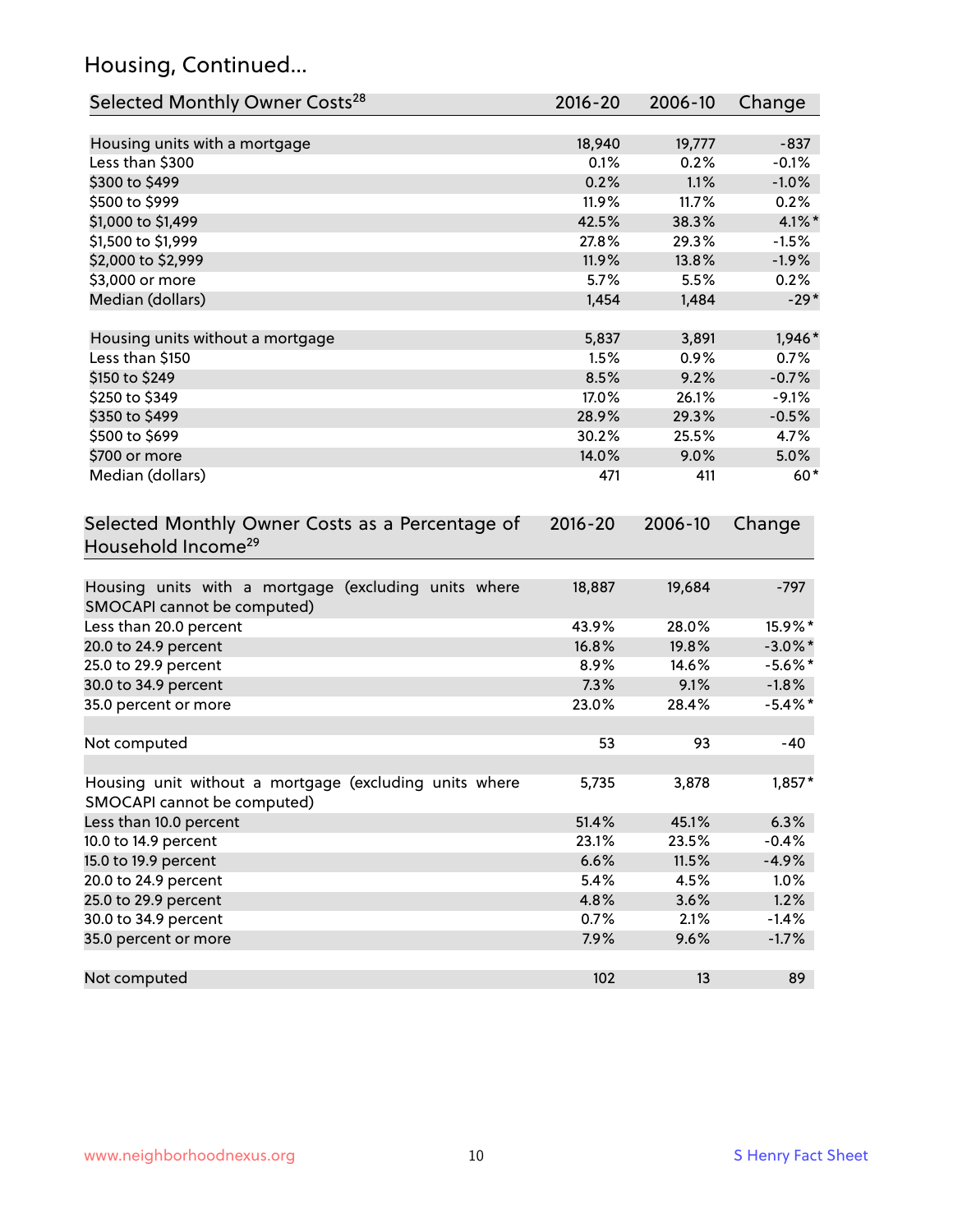## Housing, Continued...

| Gross Rent <sup>30</sup>                                                       | 2016-20     | 2006-10 | Change     |
|--------------------------------------------------------------------------------|-------------|---------|------------|
|                                                                                |             |         |            |
| Occupied units paying rent                                                     | 10,244      | 6,102   | $4,142*$   |
| Less than \$200                                                                | 0.1%        | 0.3%    | $-0.2%$    |
| \$200 to \$499                                                                 | 2.2%        | 2.9%    | $-0.8%$    |
| \$500 to \$749                                                                 | 4.6%        | 10.7%   | $-6.2%$    |
| \$750 to \$999                                                                 | 15.0%       | 39.7%   | $-24.6%$   |
| \$1,000 to \$1,499                                                             | 57.9%       | 37.6%   | 20.3%*     |
| \$1,500 to \$1,999                                                             | 16.4%       | 7.8%    | $8.6\%$ *  |
| \$2,000 or more                                                                | 3.8%        | 1.0%    | 2.8%       |
| Median (dollars)                                                               | 1,209       | 1,190   | 19         |
| No rent paid                                                                   | 437         | 380     | 57         |
| Gross Rent as a Percentage of Household Income <sup>31</sup>                   | $2016 - 20$ | 2006-10 | Change     |
| Occupied units paying rent (excluding units where GRAPI<br>cannot be computed) | 10,179      | 6,001   | 4,178 *    |
| Less than 15.0 percent                                                         | 11.8%       | 8.2%    | 3.6%       |
| 15.0 to 19.9 percent                                                           | 14.3%       | 12.1%   | 2.2%       |
| 20.0 to 24.9 percent                                                           | 15.0%       | 16.0%   | $-1.0%$    |
| 25.0 to 29.9 percent                                                           | 9.9%        | 11.9%   | $-2.0%$    |
| 30.0 to 34.9 percent                                                           | 9.8%        | 11.5%   | $-1.8%$    |
| 35.0 percent or more                                                           | 39.2%       | 40.2%   | $-1.0%$    |
| Not computed                                                                   | 502         | 481     | 21         |
| Transportation                                                                 |             |         |            |
| Commuting to Work <sup>32</sup>                                                | 2016-20     | 2006-10 | Change     |
| Workers 16 years and over                                                      | 49,951      | 40,367  | 9,584*     |
| Car, truck, or van - drove alone                                               | 80.6%       | 80.7%   | $-0.0%$    |
| Car, truck, or van - carpooled                                                 | 8.4%        | 11.4%   | $-3.0\%$ * |
| Public transportation (excluding taxicab)                                      | 1.6%        | 1.8%    | $-0.2%$    |
| Walked                                                                         | 0.3%        | 0.6%    | $-0.3%$    |
| Other means                                                                    | 0.8%        | 0.8%    | $-0.0%$    |
| Worked at home                                                                 | 8.3%        | 4.7%    | $3.6\%$ *  |
| Mean travel time to work (minutes)                                             | 33.5        | 32.5    | $1.1*$     |
| Vehicles Available <sup>33</sup>                                               | $2016 - 20$ | 2006-10 | Change     |
| Occupied housing units                                                         | 35,458      | 30,150  | 5,308*     |
| No vehicles available                                                          | 2.3%        | 2.9%    | $-0.7%$    |
| 1 vehicle available                                                            | 27.7%       | 30.3%   | $-2.6%$    |
| 2 vehicles available                                                           | 40.6%       | 43.9%   | $-3.4\%$ * |
| 3 or more vehicles available                                                   | 29.5%       | 22.8%   | $6.6\%$ *  |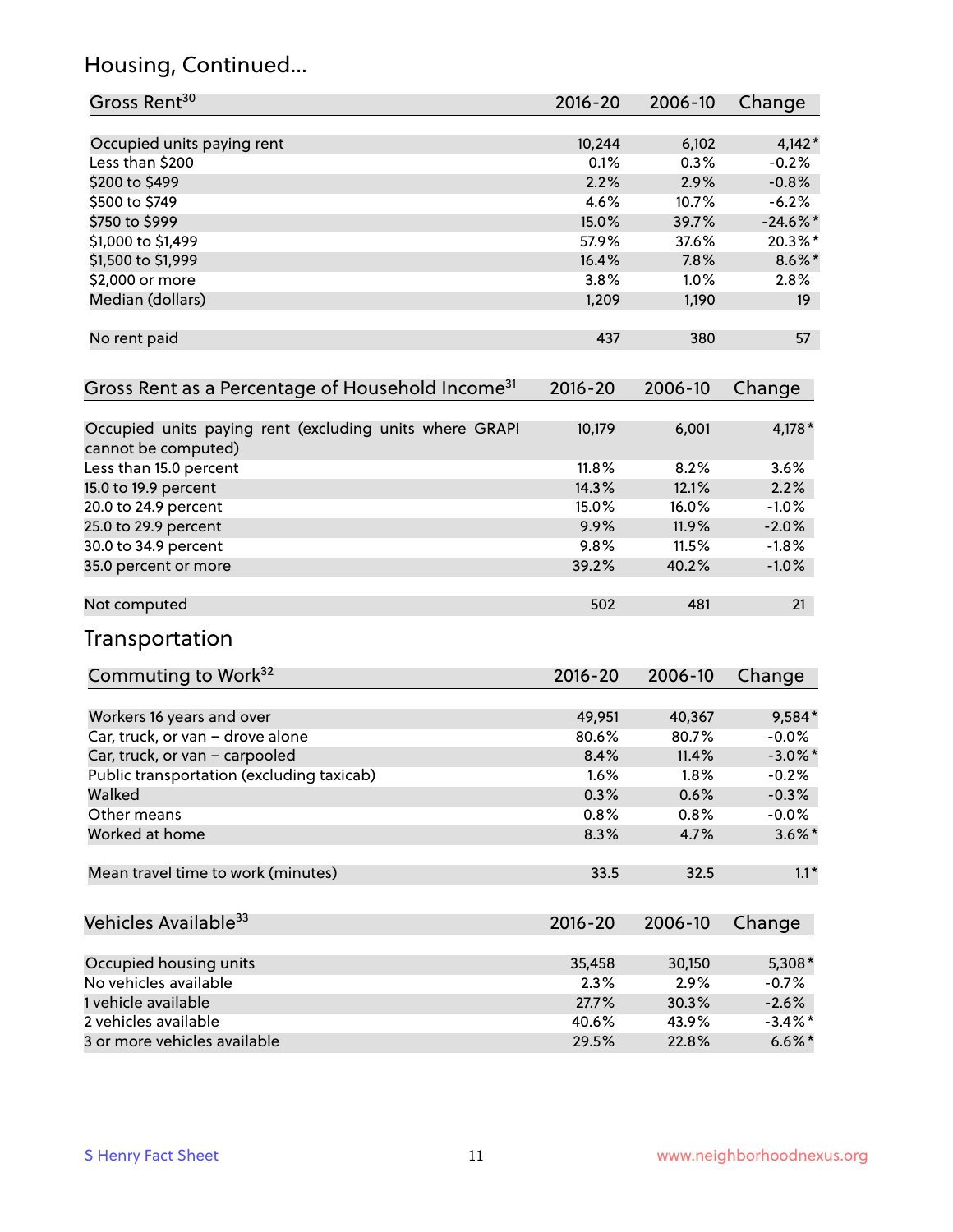#### Health

| Health Insurance coverage <sup>34</sup> | 2016-20 |
|-----------------------------------------|---------|
|-----------------------------------------|---------|

| Civilian Noninstitutionalized Population                | 106,434 |
|---------------------------------------------------------|---------|
| With health insurance coverage                          | 89.0%   |
| With private health insurance coverage                  | 72.7%   |
| With public health coverage                             | 25.9%   |
| No health insurance coverage                            | 11.0%   |
| Civilian Noninstitutionalized Population Under 19 years | 29,428  |
| No health insurance coverage                            | 6.7%    |
| Civilian Noninstitutionalized Population 19 to 64 years | 65,517  |
| In labor force:                                         | 51,577  |
| Employed:                                               | 48,795  |
| With health insurance coverage                          | 88.4%   |
| With private health insurance coverage                  | 85.9%   |
| With public coverage                                    | 4.9%    |
| No health insurance coverage                            | 11.6%   |
| Unemployed:                                             | 2,782   |
| With health insurance coverage                          | 57.4%   |
| With private health insurance coverage                  | 50.2%   |
| With public coverage                                    | 8.8%    |
| No health insurance coverage                            | 42.6%   |
| Not in labor force:                                     | 13,940  |
| With health insurance coverage                          | 80.1%   |
| With private health insurance coverage                  | 58.1%   |
| With public coverage                                    | 31.4%   |
| No health insurance coverage                            | 19.9%   |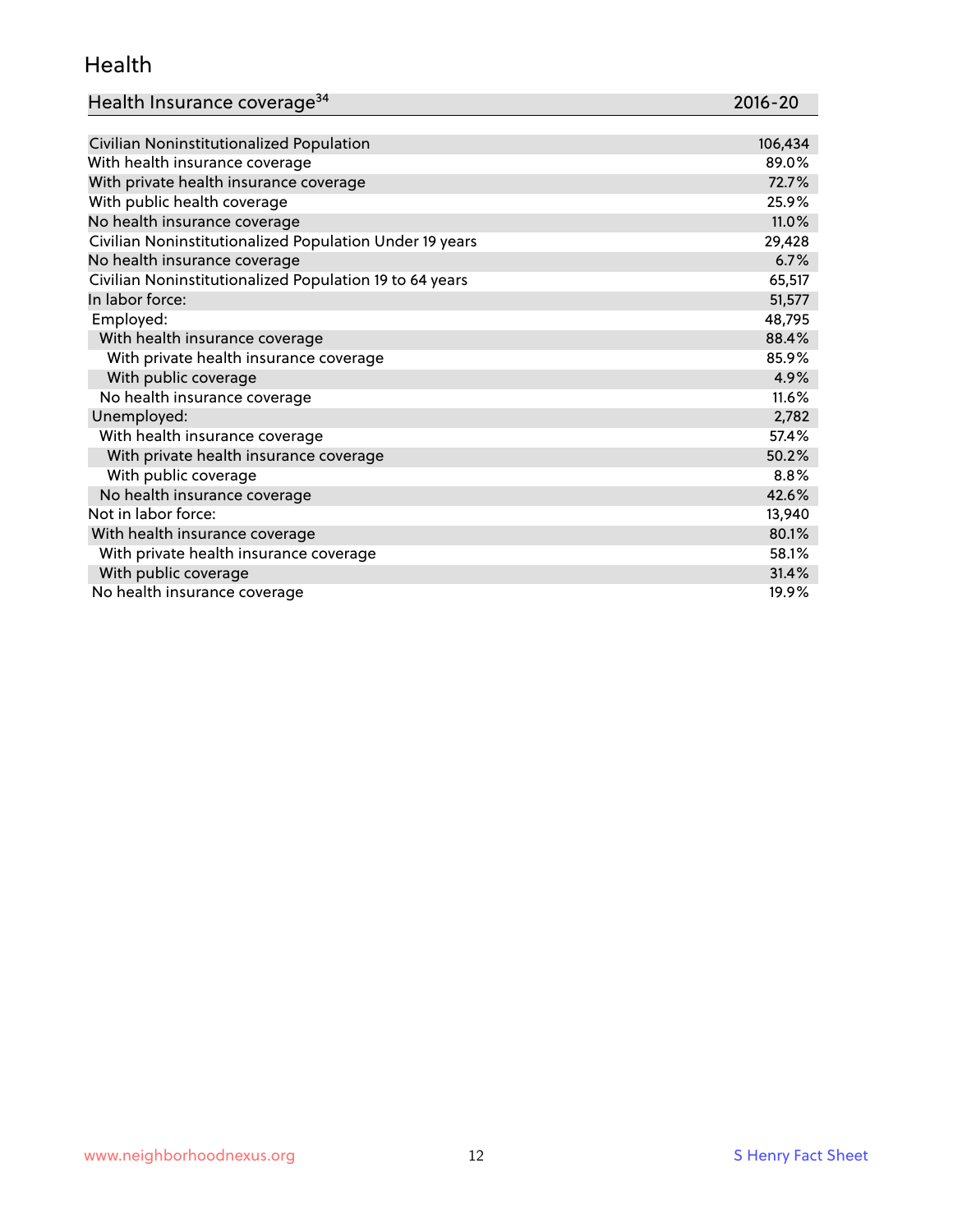## Employment Forecasts

| Forecast Employment by Sector <sup>35</sup>      | 2030           | 2020             | Change   |
|--------------------------------------------------|----------------|------------------|----------|
|                                                  |                |                  |          |
| <b>All Sectors</b>                               | 46,272         | 43,440           | 6.5%     |
| Goods Producing                                  | 2,741          | 3,685            | $-25.6%$ |
| Agriculture, forestry, fishing and hunting       | $\overline{7}$ | 10 <sup>10</sup> | $-30.0%$ |
| Mining                                           | 7              | 11               | $-36.4%$ |
| Construction                                     | 912            | 1,580            | $-42.3%$ |
| Manufacturing                                    | 1,815          | 2,084            | $-12.9%$ |
| Service Providing                                | 10,789         | 10,615           | 1.6%     |
| Wholesale trade                                  | 2,444          | 2,575            | $-5.1%$  |
| <b>Retail trade</b>                              | 6,084          | 5,113            | 19.0%    |
| Transportation and warehousing                   | 1,635          | 2,117            | $-22.8%$ |
| <b>Utilities</b>                                 | 626            | 810              | $-22.7%$ |
| Information                                      | 506            | 437              | 15.8%    |
| <b>Financial activities</b>                      | 4,237          | 2,012            | 110.6%   |
| Finance and insurance                            | 2,987          | 1,114            | 168.1%   |
| Real estate and rental and leasing               | 1,250          | 898              | 39.2%    |
| Professional and business services               | 3,469          | 2,129            | 62.9%    |
| Professional, scientific, and technical services | 2,456          | 1,631            | 50.6%    |
| Management of companies and enterprises          | 1,013          | 498              | 103.4%   |
| <b>Education and health services</b>             | 7,224          | 7,315            | $-1.2%$  |
| <b>Education services</b>                        | 4,718          | 5,436            | $-13.2%$ |
| Health care and social assistance                | 2,506          | 1.879            | 33.4%    |
| Leisure and hospitality                          | 7,080          | 6,253            | 13.2%    |
| Arts, entertainment, and recreation              | 843            | 714              | 18.1%    |
| Accommodation and food services                  | 6,237          | 5,539            | 12.6%    |
| Other services, except public administration     | 1,567          | 1,370            | 14.4%    |
| Public administration                            | 3,621          | 4,405            | $-17.8%$ |

## Population Forecasts

| Population Forecasts <sup>36</sup> | 2030    | 2020    | Change |
|------------------------------------|---------|---------|--------|
|                                    |         |         |        |
| <b>Total Population</b>            | 138,259 | 114.011 | 21.3%  |
| <b>Total Households</b>            | 50.916  | 41.538  | 22.6%  |